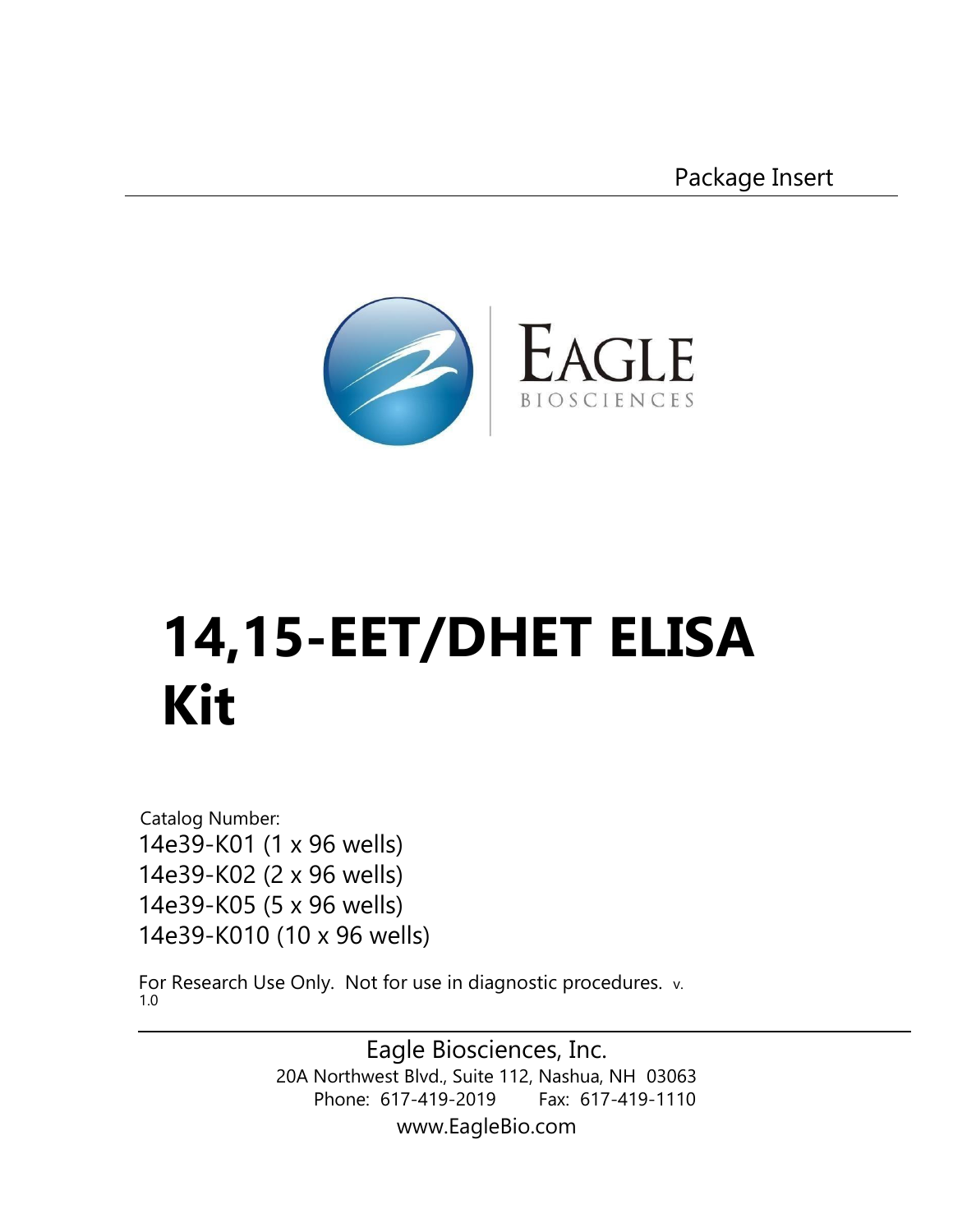

#### **1. Intended Use**

[The Eagle Biosciences](https://www.eaglebio.com/14-15-eet-dhet-elisa-kit/) **[14,1](https://www.eaglebio.com/14-15-eet-dhet-elisa-kit/)5 EET / DHET** ELISA Assay kit is intended for the quantitative determination of **14,15 EET / DHET** in biological samples by enzyme linked immunoassay (ELISA).The Eagle Biosciences **14,15 EET / DHET ELISA Assay kit** is for research use only and not to be used in diagnostic procedures

#### **2. Assay Background**

It is well known that arachidonic acid (AA) will be converted to EET by P<sub>450</sub> arachidonic acid epoxygenase (AA epoxygenase) and EET will be converted to DHET by soluble epoxide hydrolase  $(SEH)$  in vivo. Cytochrome P<sub>450</sub> 2J2 (CYP2J2) is a predominant human AA epoxygenase that produces all four EETs. In human carcinoma cells, rAAV-mediated over expression of CYP2J2 resulted in a marked increase in 14,15-DHET level in cell plasma, whereas rAAV-anti2J2mediated silence of CYP2J2 expression significantly decreased its production (1). The Eagle Biosciences 14, 15 EET/DHET ELISA Assay kit can be used to measure EET levels in cultured cells which express sEH (1).

| <b>Item</b>                                  | Quantity     | <b>Description</b>                                                              |
|----------------------------------------------|--------------|---------------------------------------------------------------------------------|
| 14,15-DHET ELISA<br>Plate                    | 1            | Solid 96-well plate<br>coated with anti-<br>14,15DHET<br>antibody in each well  |
| 14,15-DHET<br>Standard<br>$(2 \mu L)$        | 1            | Stock standard at a<br>concentration of 1<br>mg/mL                              |
| 14,15-DHET-HRP<br>Conjugates<br>$(12 \mu L)$ | 1            | 1000 X concentrated<br>solution                                                 |
| Sample Dilution<br><b>Buffer</b><br>(25 mL)  | 1            | 10 X solution of<br>Trisbuffered saline with<br>preservatives                   |
| HRP Buffer (15 mL)                           | $\mathbf{1}$ | 1 X solution of<br>Trisbuffered saline with<br>preservatives                    |
| Wash Buffer<br>Solution<br>(25 mL)           | 1            | 10 X solution of<br>Trisbuffered saline with<br>detergents and<br>preservatives |
| TMB Substrate (24 mL)                        | 1            | A solution of TMB (tetra<br>methyl benzadine)                                   |

#### **3. Materials Provided**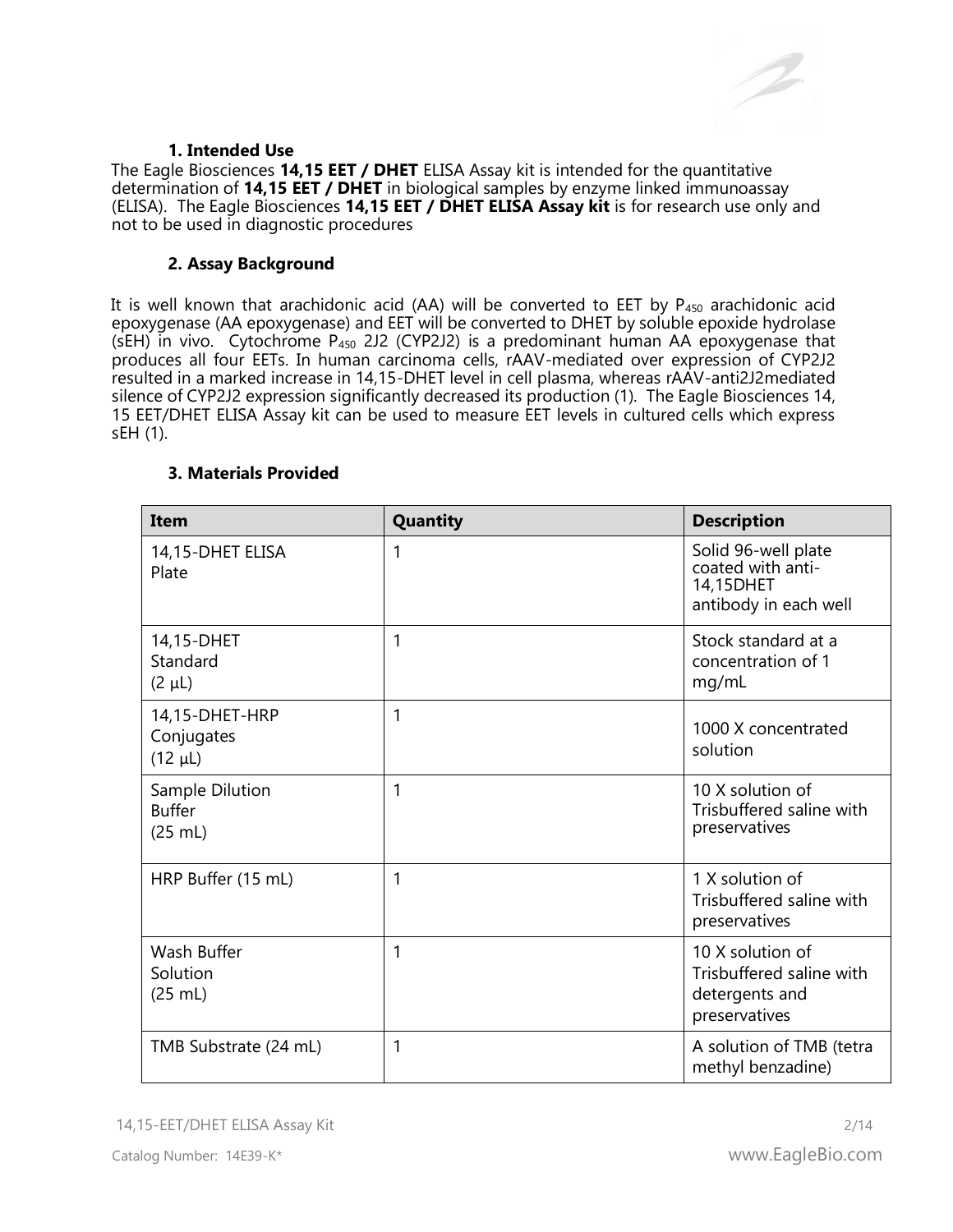# **4. Materials Required but not provided**

- Plate reader with a 450 nm filter
- An 8-channel adjustable pipetter and an adjustable pipetter
- Storage bottles
- Costar<sup>®</sup> cluster tubes (1.2 mL) and microcentrifuge tubes
- Deionized water

# **5. Precautions**

Please read all instructions carefully before beginning the 11,12-EET/DHET ELISA Assay kit. • The reagents in the 14,15 EET / DHET ELISA Assay kit have been tested and formulated to perform optimally. The 14,15 EET / DHET ELISA Assay kit may not perform correctly if any of the reagents are replaced or any of the procedures are modified.

The 14,15 EET / DHET ELISA Assay kit is intended for research use only and is not to be used as a diagnostic.

# **6. Assay Protocol**

#### **Procedural Notes**

• Remove all of the reagents required, including the TMB, and allow them to equilibrate to room temperature before proceeding with the assay.

It is necessary to thoroughly mix the concentrated buffer solutions. A stir bar is contained within each buffer solution.

#### **Sample Preparations**

EET+DHET can be measured after chemically changing EET to DHET. However, if the EET in cells or in blood is changed to DHET by abundantly expressed soluble epoxide hydrolase, measurement of DHET without chemically changing EET to DHET is suitable.

For example, when 14,15-DHET levels were measured in urine samples obtained from Spontaneously Hypertensive rats, 14,15-DHET levels in the urine were measured without changing EET to DHET. High 14,15-DHET levels were indicative of increased soluble epoxide hydrolase activity of the rat (thus soluble epoxide hydrolase-dependent hypertension).

However, when P450 2C23 activity of the rat microsomes was measured, the rat microsomes were incubated with arachidonic acid (substrate of P450 2C23) and, then, EET + DHET levels in the reaction mixture were measured after acid hydrolysis of EET to DHET, which was indicative of P450 2C23 activity.

There are three different protocols which can be used to convert EET into DHET for measurement using the competitive 14,15 EET / DHET ELISA Assay kit. For optimal results please choose the protocol which fits your sample best.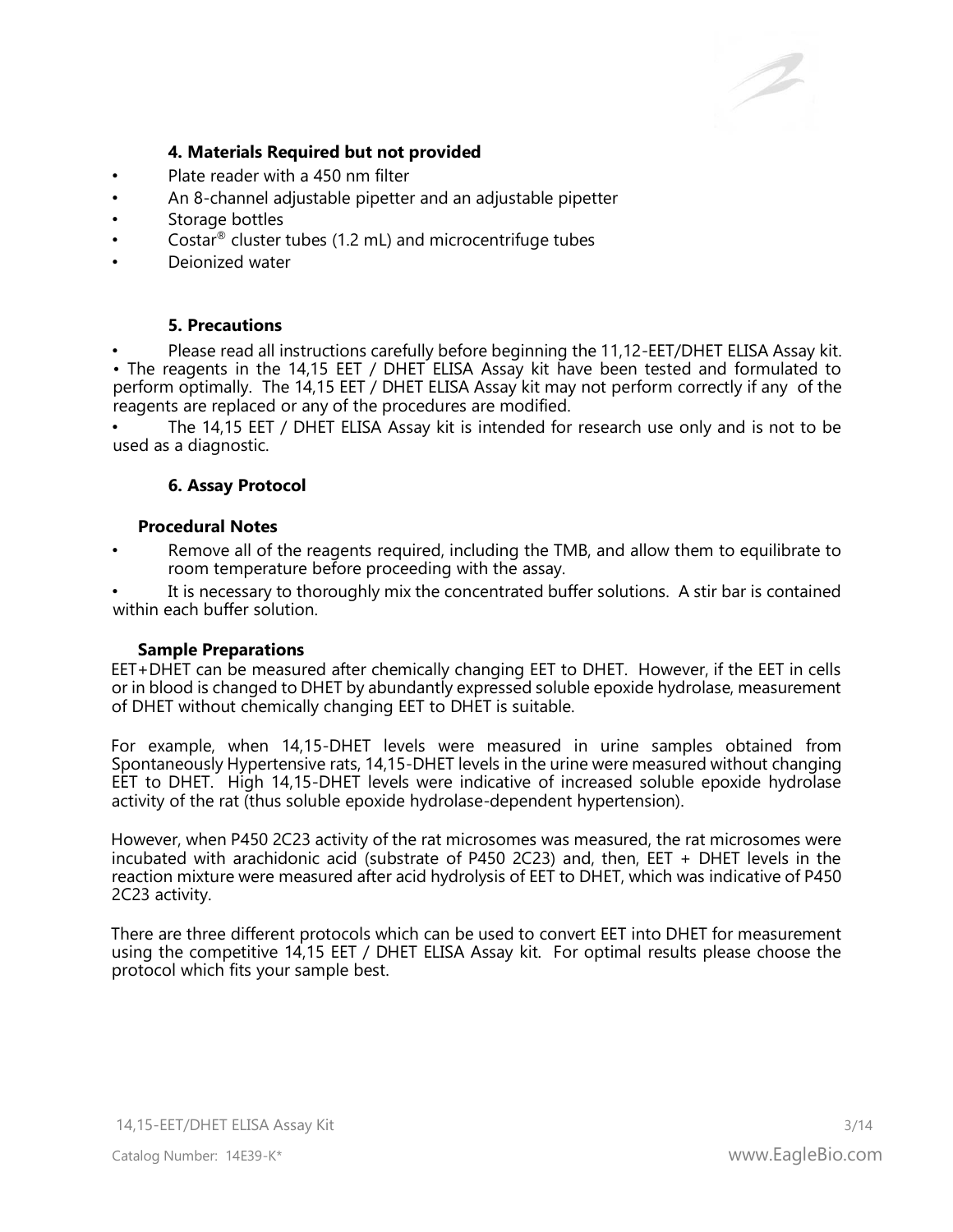

#### **Protocol #1: EET Formation Activity Measurement**

- 1. Collect and homogenize and/or sonicate the cells using a solution containing a final concentration of 0.1 mM TPP (triphenylphosphine). TPP is an antioxidant, which looks like precipitate in samples because it does not easily dissolve. Before using the stored samples with TPP, spin to separate the TPP from the samples.
- 2. Acidify the whole homogenized cells with acetic acid to a pH of approximately 3-4. Measure using standard pH paper. (Be careful when changing pH by adding 1 μL of acetic acid at a time.)
- 3. Extract with ethyl acetate. Add an equal volume of ethyl acetate to the homogenized cells, and vortex thoroughly. Transfer the upper organic phase into a fresh clean tube after centrifugation. Then add another equal volume of ethyl acetate to the homogenized cells and repeat the extraction two more times.
- 4. Evaporate the pooled ethyl acetate until all is dried up under argon gas.
- 5. Add 20 μL of ethanol or N, N-dimethyl-formamide (DMF) to dissolve the dried up residue for reconstitution. Add 0.5 mL 1x Sample Dilution Buffer (provided in the 14,15EET/DHET ELISA Assay kit) to make a solution. Load 100 μL into each well in triplicate on the ELISA plate. (Note: We recommend measuring a different dilution of the sample in an attempt to fit the results to the standard curve. e.g. Add 50 μL of the rest of the sample plus 50 μL 1x Sample Dilution Buffer to three wells plus add 10 μL of the rest of the sample plus 90 μL of 1x Sample Diltuion Buffer to three wells.)
- 6. Perform the ELISA for 14,15-DHET (according to the instructions of the manufacturer).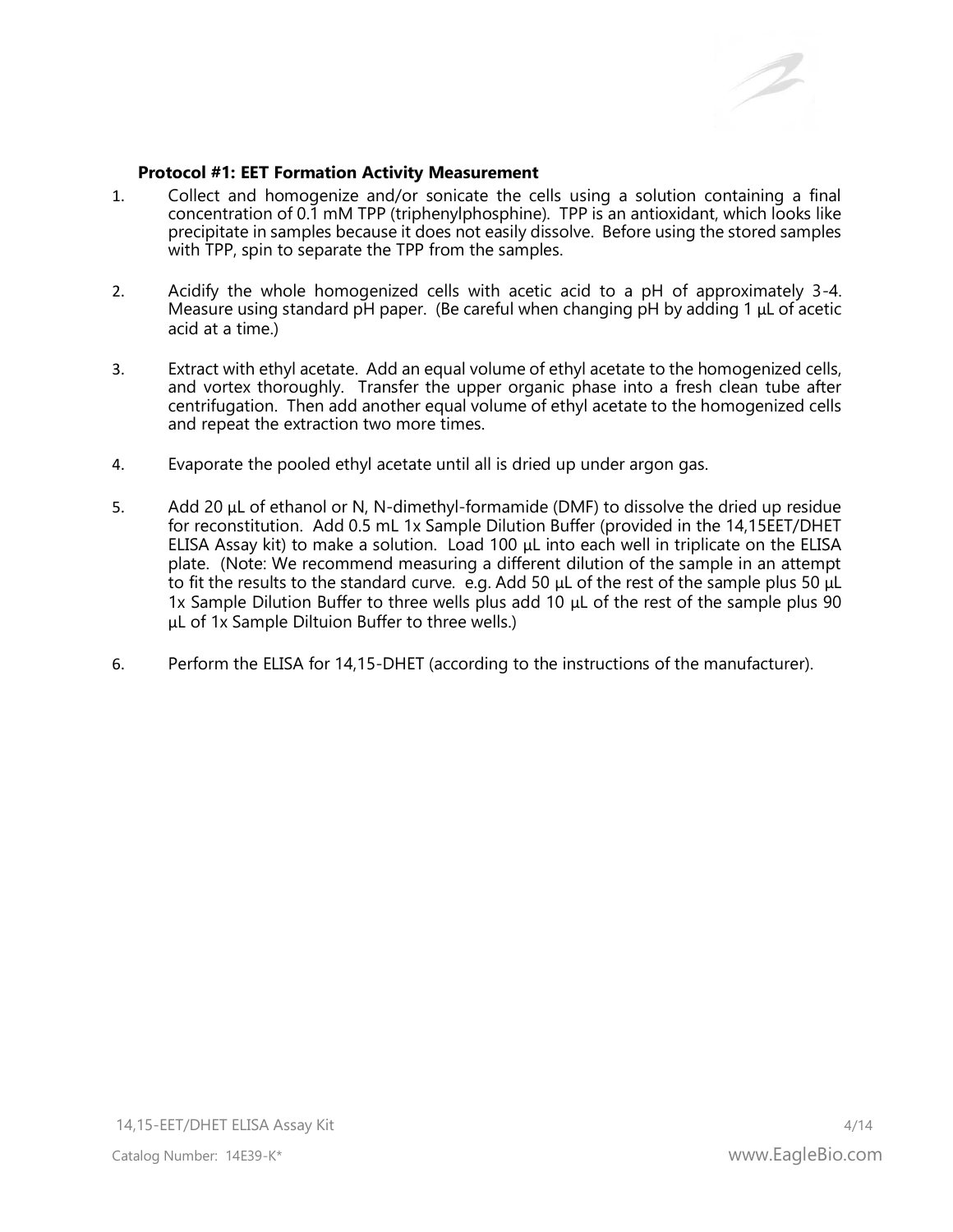

#### **Protocol #2: Free EET + DHET Formation Activity Measurement**

- 1. Biological samples have to be collected in TPP (triphenylphosphine) with a final concentration of 0.1 mM. TPP is an antioxidant, which looks like precipitate in samples because it does not easily dissolve. Before using the stored samples with TPP, spin to separate the TPP from the samples.
- 2. Acidify the samples with acetic acid to a pH of approximately 3-4. After acidification, the samples are extracted three times with ethyl acetate. For each extraction, add an equal volume of ethyl acetate to the sample, vortex thoroughly, spin down, and collect the organic phase. After extracting three times from the same sample, pool the collected organic phases (ethyl acetate) and evaporate under argon gas.
- 3. Dissolve the above dried up residue in 20 μL of ethanol then add 20 μL of acetic acid to make the pH approximately 3-4. In the acidic conditions EET is hydrolyzed to DHET. The reaction usually takes 12 h at 45°C or 18 h (overnight) at room temperature. The reaction vial has to be flushed with argon and kept under an argon blanket. (An argon blanket is like a pouch to keep an argon gas flow during the hydrolysis.) If an argon blanket is not available at your place, you can add clean powdered dry ice to get rid of residual oxygen.
- 4. After the reaction, add 1.5X water to the sample and extract the sample three times with equal volume of ethyl acetate (vortex well, spin down and collect the organic phase). After three times of extraction, pool all the organic phase (ethyl acetate) together and evaporate under argon or nitrogen.
- 5. For ELISA assay, dissolve the sediment in 20 uL of ethanol or DMF (vortex thourghly), then add 130 uL of 1x Sample Dilution Buffer to make stock solution. The stock sample solution can be diluted in a proper range of concentration for the 14,15-EET/DHET ELISA test. Check the final  $pH$  (should be  $pH$  7.4).
- 6. Use the kit to measure DHET, which includes DHET converted from EET. At the same time, measure the DHET level without hydrolysis of EET in the same sample. Subtract that value from the EET + DHET level and you will obtain the EET level in the sample.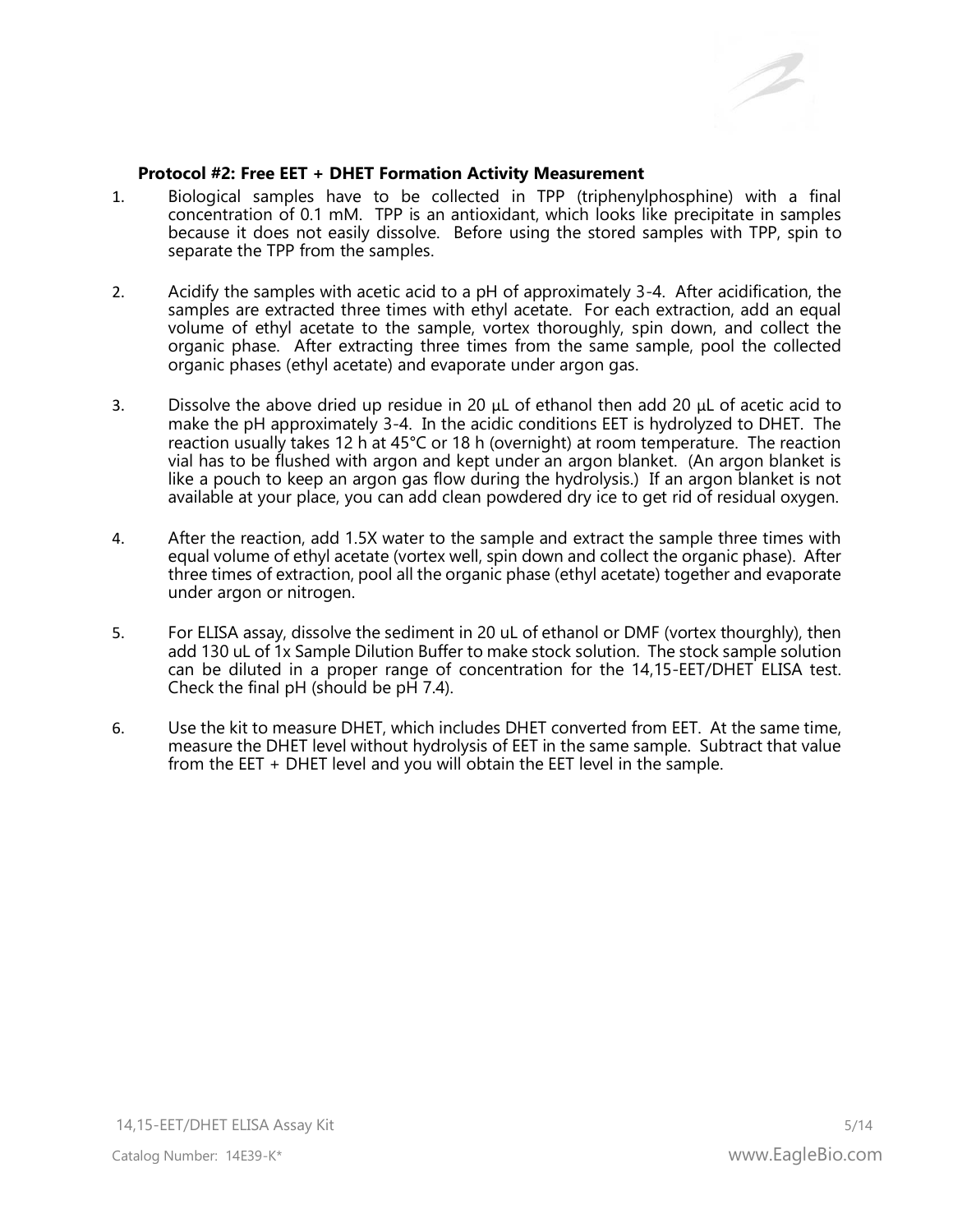

#### **Protocol #3: Free and esterified EET+DHET formation activity measurement**

- 1. Biological samples have to be collected in TPP (triphenylphosphine) with a final concentration of 0.1 mM. TPP is an antioxidant, which looks like precipitate in samples because it does not easily dissolve. Before using the stored samples with TPP, spin to separate the TPP from the samples.
- 2. Acidify the samples with acetic acid to a pH of approximately 3-4. After acidification, the samples are extracted three times with ethyl acetate. For each extraction, add an equal volume of ethyl acetate to the sample, vortex thoroughly, spin down, and collect the organic phase. After extracting three times from the same sample, pool the collected organic phases (ethyl acetate) together and evaporate under argon gas.
- 3. To cleave the esterified eicosanoids, 2 mL of 20% KOH was added and mixed very well. The mixture was incubated at 50°C for one hour. [Prepare a 20% KOH solution from 1 mL 2M KOH and 4 mL methanol (final concentration  $KOH = 0.4$  N)].
- 4. Dilute 2 mL of the aqueous solution with 3 mL of  $H_2O$ . Adjust the pH using 20% formic acid to pH~5. Add ethyl acetate (1 part aqueous solution + 1 part ethyl acetate), vortex thoroughly, and centrifuge at 2000 rpm for ten minutes at 22ºC. Repeat the procedure twice more using an equal volume of ethyl acetate per sample. Pool all the organic phase (ethyl acetate) together and evaporate under argon gas.
- 5. Dissolve the dried residue in a minimal amount of ethanol  $\sim$  20 uL), add 20  $\mu$ L of acetic acid to make a pH of approximately 3-4. In the acidic conditions EET is hydrolyzed to DHET. The reaction usually takes 12 h at 45°C or 18 h (overnight) at room temperature. The reaction vial has to be flushed with argon and kept under an argon blanket. (An argon blanket is like a pouch to keep an argon gas flow during the hydrolysis.) If an argon blanket is not available at your place, you can add clean powdered dry ice to get rid of residual oxygen.
- 6. After reaction, add 1.5x water to the sample and extract the sample three times with equal volume of ethyl acetate. For each extraction, vortex thoroughly and spin down and collect the organic phase. After three times of extraction, pool all the organic phase (ethyl acetate) together and evaporate under argon.
- 7. For ELISA, dissolve the sediment in 20 uL of ethanol or DMF (vortex thourghly), then add 130 uL of 1x Sample Dilution Buffer to make stock solution. The stock sample solution can be diluted in a proper range of concentration for the assay test. Check the final pH (should be pH 7.4).
- 8. Use the 14,15-DHET ELISA kit to measure DHET, which includes DHET converted from EET. At the same time, measure the DHET level without hydrolysis of EET in the same sample, and subtract it from the EET + DHET level. Then you will obtain the EET level in the sample.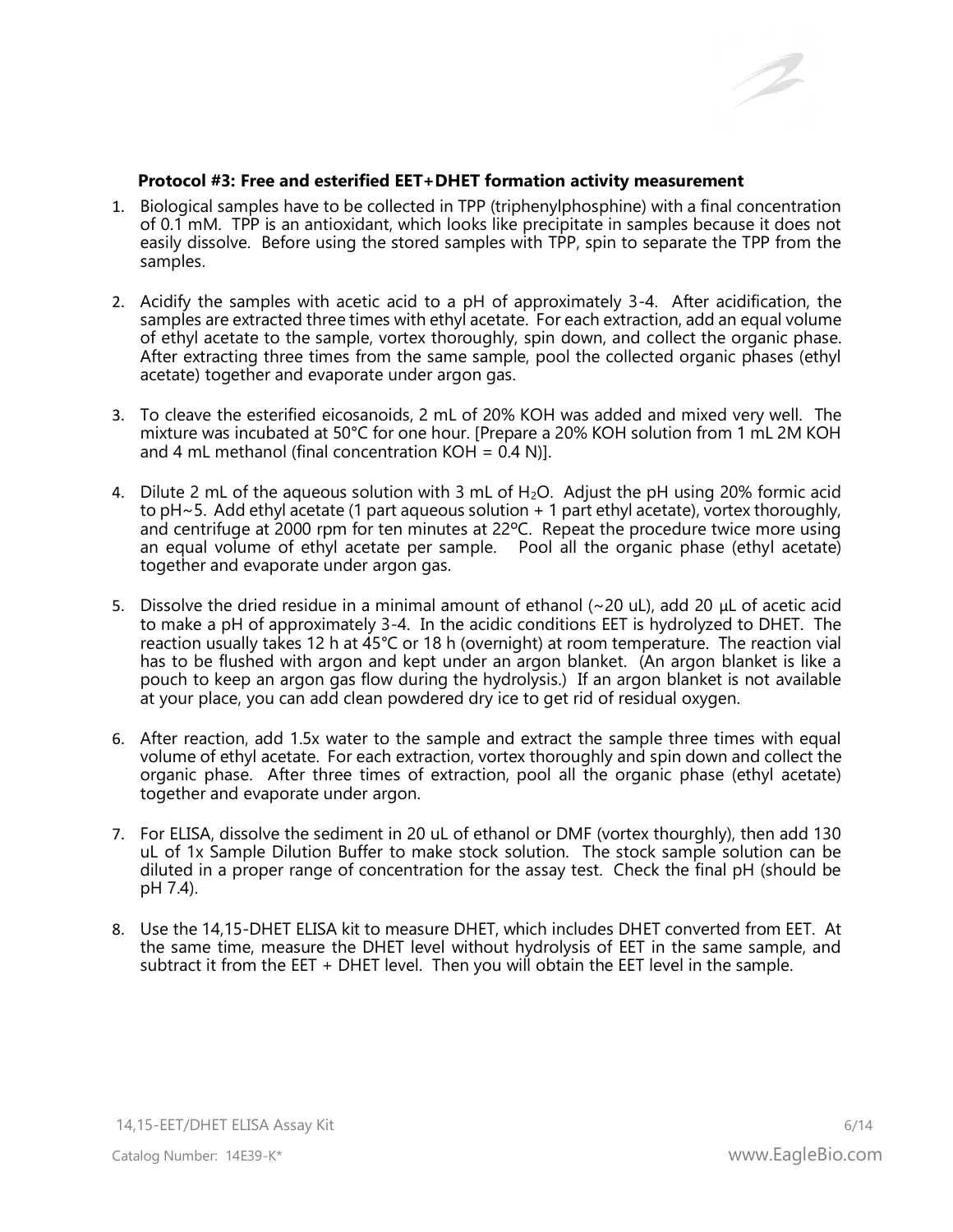

#### **7. Assay Preparation**

The solid 96-well plate and TMB solution are provided ready to use. The preparations of other assay reagents are detailed below.

**Wash Buffer**: Mix the solution with a stir bar, applying low heat until a clear colorless solution is obtained. Dilute the entire contents of the Wash Buffer Concentrate (25 mL) with 225 mL of deionized water to yield a final volume of 250 mL of 1 X Wash Buffer. This can then be refrigerated for the entire life of the 14,15-EET / DHET ELISA Assay kit.

**HRP Conjugate**: Dilute 1 vial of the 14,15-DHET-HRP conjugate (0.012 mL) with 12.00 mL of 1 X HRP buffer. One vial makes enough conjugate for one plate. The conjugate must be used the same day and should not be stored for later use.

**Standards**: Label 5 microtubes as Standard 1 through Standard 5. Dilute the entire contents of Sample Dilution Stock buffer (25 mL) with 225 mL deionized water to yield a final volume of 250 mL of 1 X Sample Dilution Buffer. Add 0.9 mL of the Sample Dilution Buffer to the microtubes for Standards 1 to 5. Spin down the enclosed 14,15-DHET standard vial (2 μL, filled with inert gas) and add 1.998 mL of Sample Dilution Buffer to obtain 2 mL of solution. Label this Standard 6. Add 0.1 mL of the Standard 6 to the microtube labeled Standard 5 and mix thoroughly. Next, add 0.1 mL of Standard 5 into the microtube labeled Standard 4 and mix thoroughly. Continue to serially dilute the standards using 1:10 dilutions for the remaining standards.

**Samples**: Samples can be directly diluted into the 1 X Sample Dilution Buffer if it is in solution. For extracted and dried samples, it is recommended to dissolve the dried-up samples with a minimal amount of ethanol of N, N-dimethyl-formanmide (DMF, 10 μL to 20 μL) and vortex well. Before ELISA assay, add 100 μL of 1 X Sample Dilution Buffer to make the stock sample solution ready for quantification with ELISA. The stock sample solution can be further diluted to a proper range of concentration for the 14,15 EET / DHET ELISA test.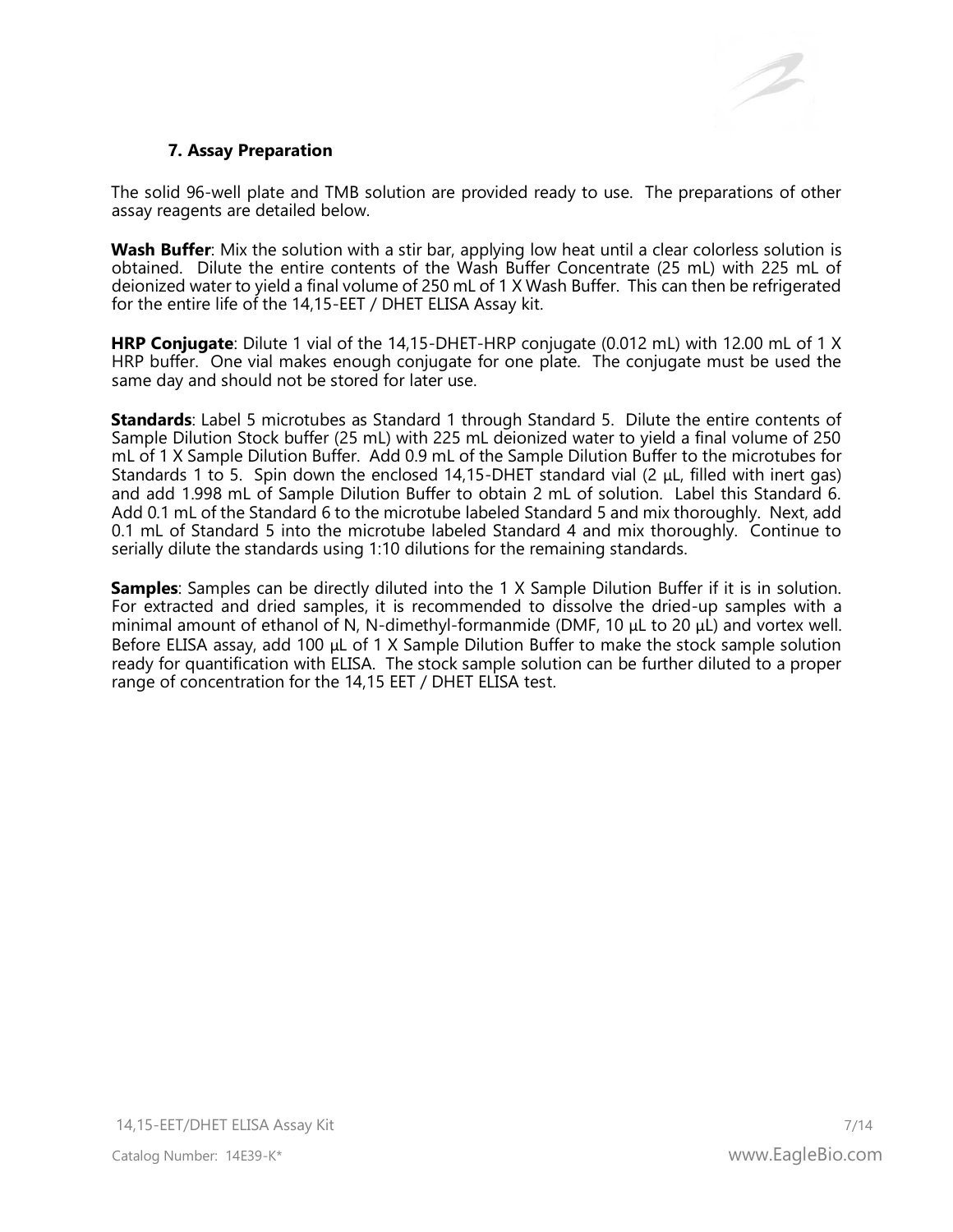#### **Performing the Assay**

**Plate Setup**: Each plate must contain a minimum of three blank wells (B<sub>L</sub>), three maximum binding wells ( $B<sub>0</sub>$ ), and a six point standard curve ( $S<sub>1</sub>-S<sub>6</sub>$ ). Each sample should be assayed in triplicate. A suggested plate format is shown below:



**Standard Dilutions Table** 

| <b>Standards</b> | <b>Final Concentration</b><br>(pq/mL) | Add Sample Dilution Buffer<br>(mL) | <b>Serial Dilutions</b><br>Procedure |
|------------------|---------------------------------------|------------------------------------|--------------------------------------|
| No. 6            | 1,000,000                             | 1.998                              | $2 \mu L$ of stock solution.         |
| No. 5            | 100,000                               | 0.9                                | Add 0.1 mL of No. 6                  |
| No. 4            | 10,000                                | 0.9                                | Add 0.1 mL of No. 5                  |
| No. 3            | 1,000                                 | 0.9                                | Add 0.1 mL of No. 4                  |
| No. 2            | 100                                   | 0.9                                | Add 0.1 mL of No. 3                  |
| No. 1            | 10                                    | 0.9                                | Add 0.1 mL of No. 2                  |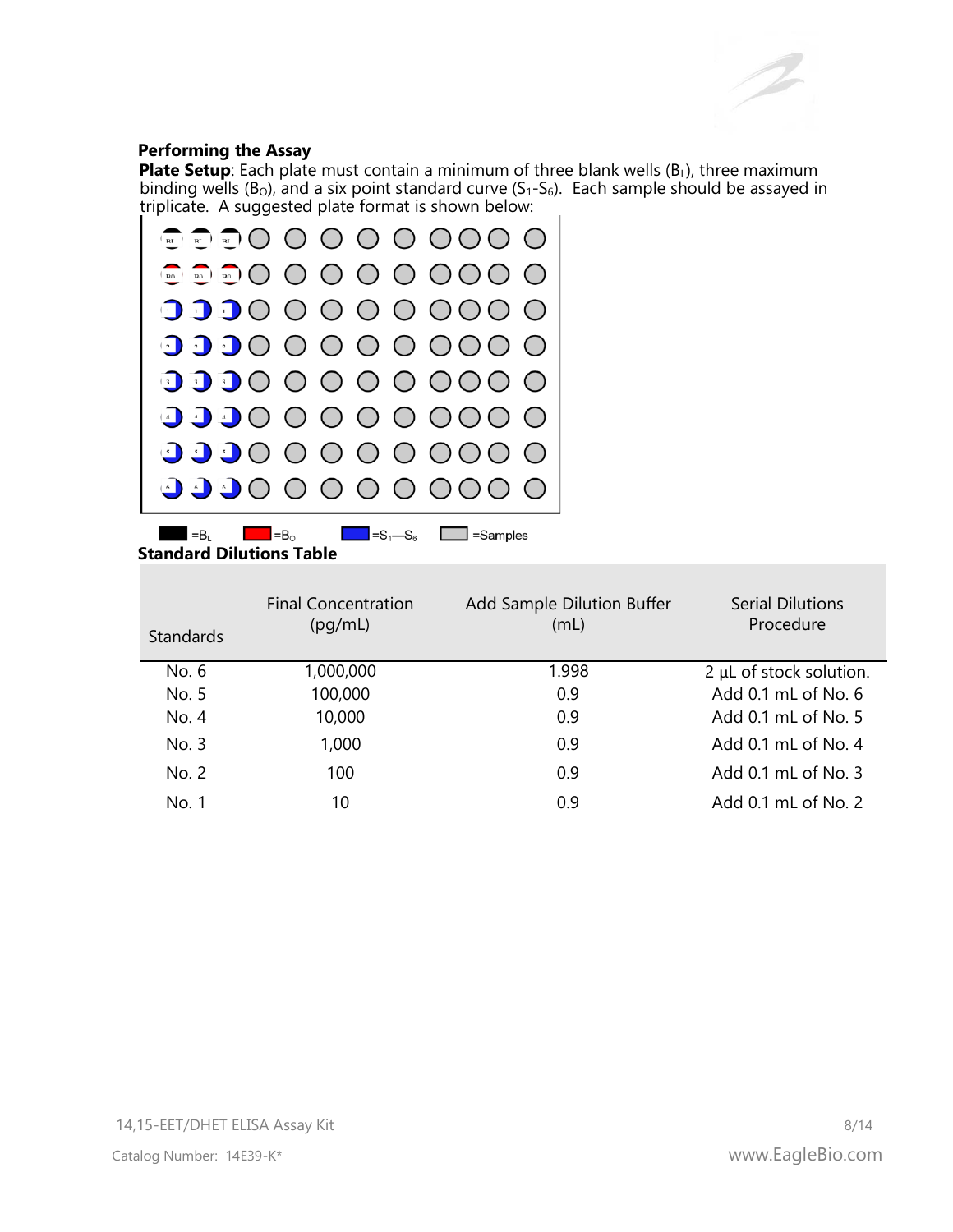#### **Assay Procedure**

**Step 1**: Load 200 microliters of Sample Dilution Buffer into the blank (B<sub>L</sub>) wells and 100 microliters of Sample Dilution Buffer into the maximum binding  $(B<sub>O</sub>)$  wells.

**Step 2**: Load 100 microliters of each of the standards into the appropriate wells.

**Step 3**: Load 100 microliters of each of the samples into the appropriate wells.

**Step 4**: Load 100 microliters of the diluted 14,15-DHET-HRP conjugate in the B<sub>o</sub> wells, the standard wells, and the sample wells. Do NOT add HRP conjugate into the  $B_L$  wells.

**Step 5**: Incubate the plate at room temperature for two hours.

**Step 6**: Wash the plate three times with 400 microliters of the diluted Wash Buffer per well.

**Step 7:** After the last of the three wash cycles pat the plate dry onto some paper toweling

**Step 8**: Add 200 microliters of the TMB substrate to all of the wells (including  $B_L$  wells).

**Step 9:** Incubate the plate at room temperature for 15-30 minutes.

**Step 10**: Add 50 micoliters of 2 N sulfuric acid to all of the wells.

**Step 11**: Read the plate at 450 nm.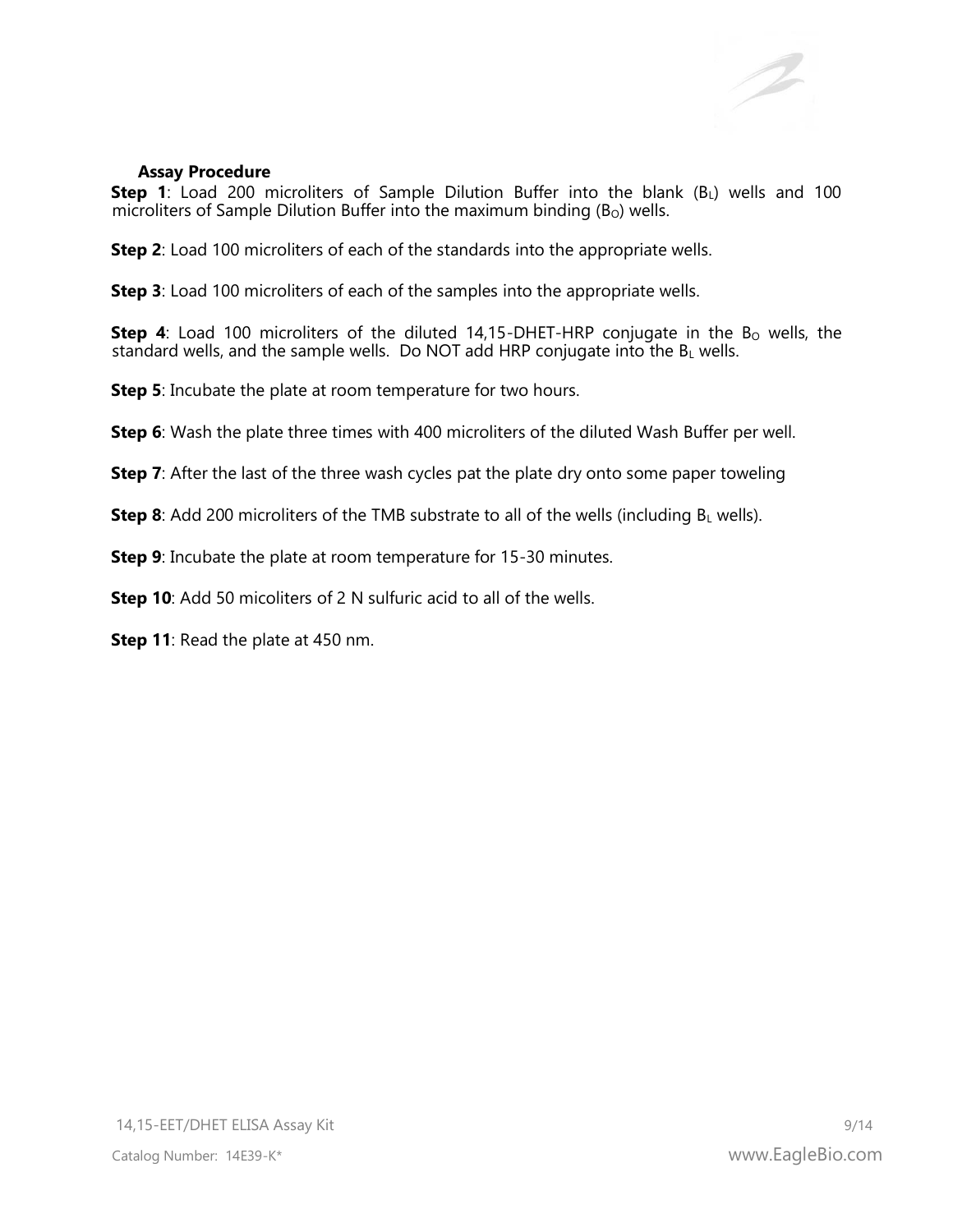

### **8. Results**

Most plate readers provide data reduction software that can be used to plot the standard curve and determine the sample concentrations. If your plate reader does not have this option, then a data reduction program can be used (4 parameter of log-log curve fit). If you do not have these options, the results can be obtained manually as follows:

- 1. Average the absorbance readings from the blanks and subtract that value from each well of the plate to obtain the corrected readings. (Note: Some plate readers do this automatically. Consult the user manual of your plate reader.)
- 2. Average the corrected absorbance readings from the  $B<sub>o</sub>$  wells. This is your maximum binding.
- 3. Calculate the %B/B<sub>o</sub> for Standard 1 by averaging the corrected absorbance of the two  $S_1$  wells, divide the average by the maximum binding, then multiply by 100. Repeat this formula for the remaining standards.
- 4. Plot the %B/B<sub>o</sub> versus the concentration of 14,15-DHET from the standards using semi-log paper.
- 5. Calculate the  $%B/B<sub>o</sub>$  for the samples and determine the concentrations, utilizing the standard curve.
- 6. Multiply the concentrations obtained for each of the samples by their corresponding dilution factor.



# **Typical Results**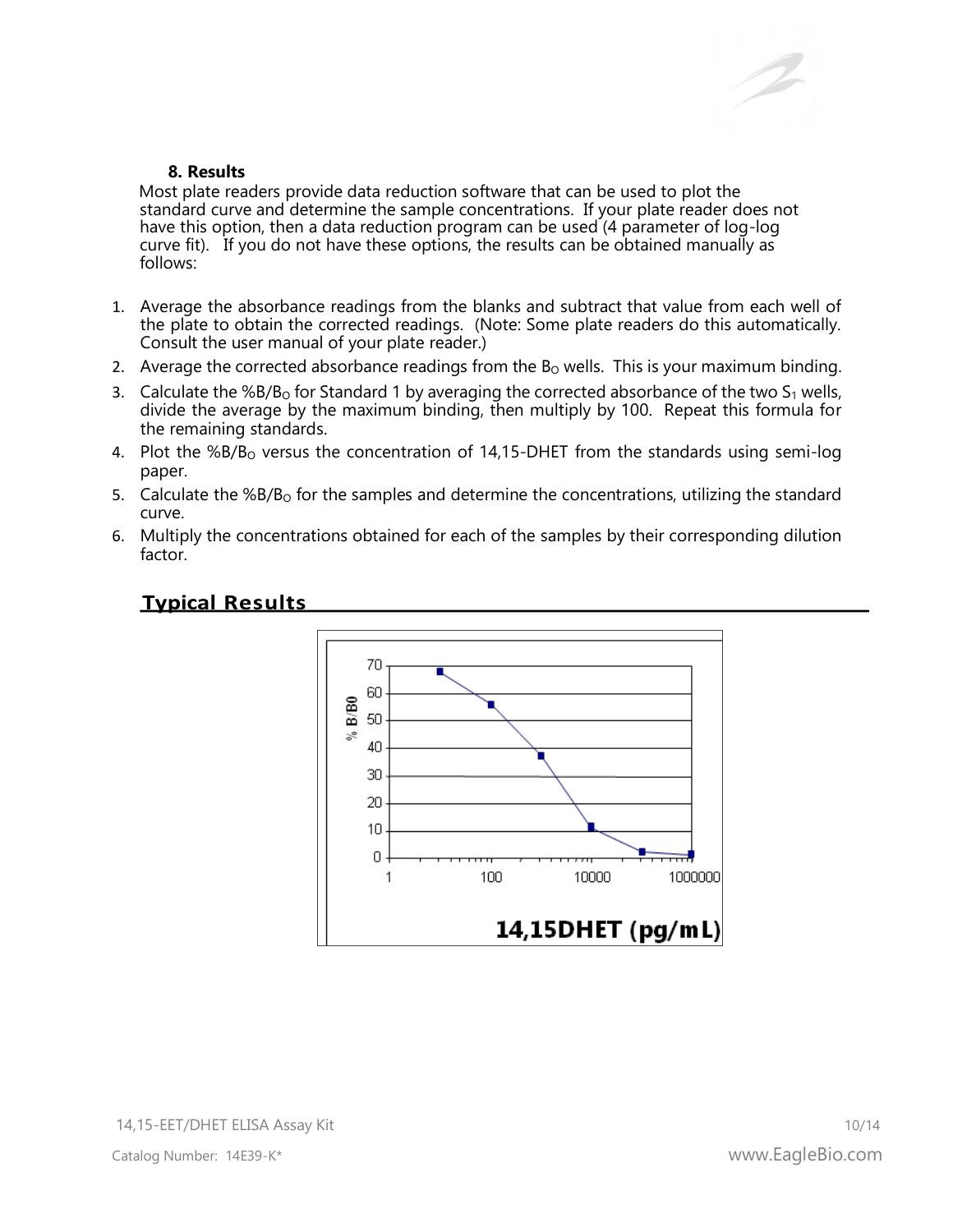The data shown here is an example of typical results obtained using the 11,12-DHET ELISA kit. These results are only a guideline, and should not be used to determine values from your samples. The user must run their own standard curve every time.

 $B_L$  wells = 0.070  $B<sub>o</sub>$  wells = 0.869

|       | Standard Concentration | $O.D.$ %B/B <sub>o</sub> |
|-------|------------------------|--------------------------|
| No. 1 | $10$ pg/mL             | 0.540 88.2               |
| No. 2 | 100 pg/mL              | 0.445 84.2               |
| No. 3 | 1,000 pg/mL            | 0.300 73.4               |
| No. 4 | 10,000 pg/mL           | 0.094 37.1               |
| No. 5 | 100,000 pg/mL          | $0.020$ 8.1              |
| No. 6 | 1,000,000 pg/mL        | 0.011 1.4                |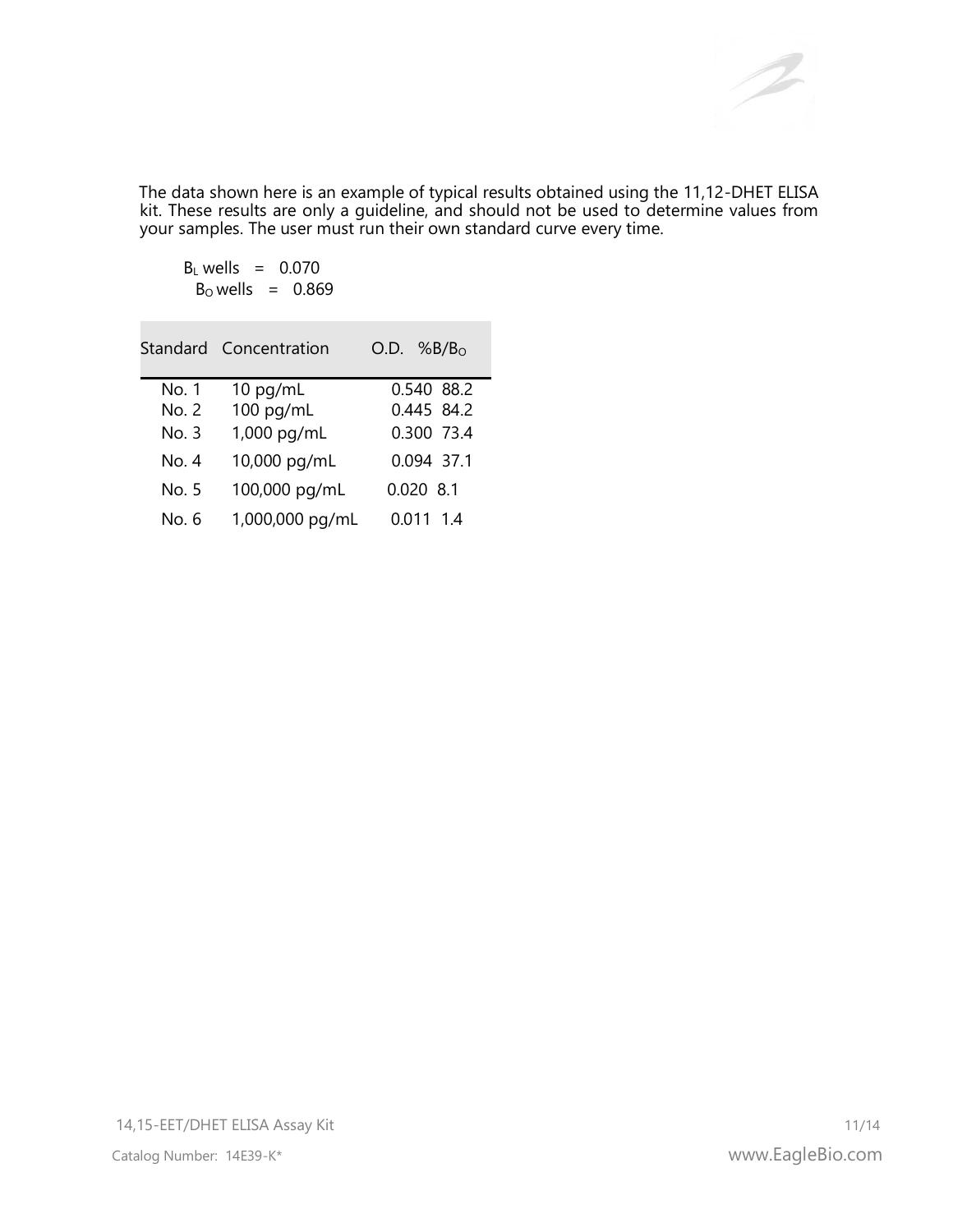# **Specificity of anti-14,15-DHET IgG**

The specificity of the 14,15 EET/DHET ELISA was investigated using authentic 14,15-DHET and a panel of eiconsanoids.

| <b>Analyte</b>        | <b>Specificity</b> |
|-----------------------|--------------------|
| 14,15-DHET            | 100.00%            |
| 8,9-DHET              | 3.30%              |
| 11,12-DHET            | 3.30%              |
| 14,15-EET             | $1.5 \%$ *         |
| $15(s)$ HETE          | 1.00%              |
| 8,9-EET               | 0.40%              |
| $5(s)15(s)$ DiHETE    | 0.20%              |
| 11,12-EET             | 0.05%              |
| Arachidonic Acid      | 0.05%              |
| 5,6-DHET              | 0.02%              |
| 5,6-EET               | $0.02\%$           |
| Thromboxane $B_2$     | 0.02%              |
| PGE <sub>2</sub>      | <0.01%             |
| $PGF_{2a}$            | <0.01%             |
| $6$ -keto-PGF $_{1a}$ | <0.01%             |

\*Recent experiment showed 0.3% cross-reactivity.

 $\bigwedge$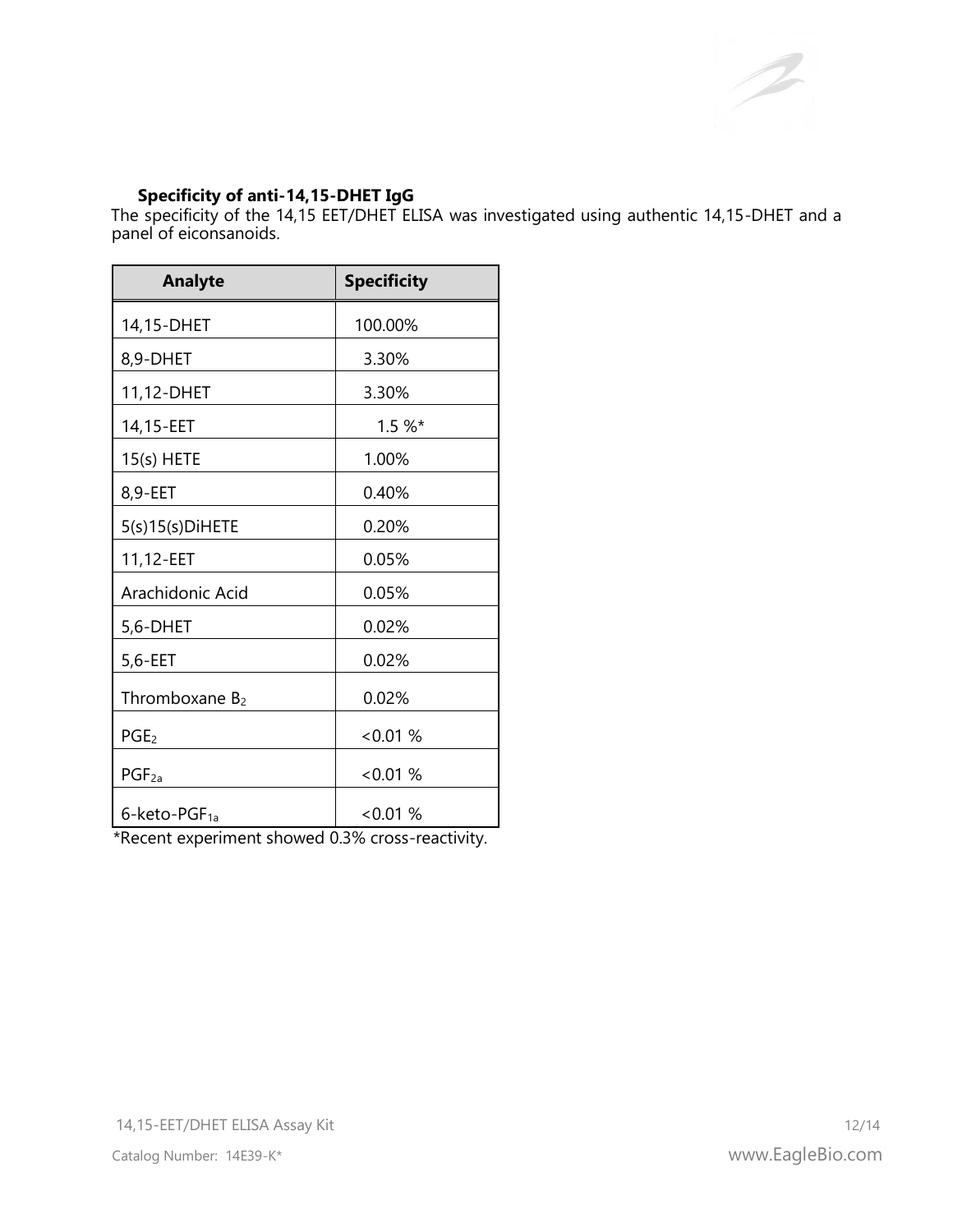# **Troubleshooting**

#### **No color present in standard wells.**

- The HRP conjugate was not added. Redo the assay and add the conjugate at the proper step.
- The HRP conjugate was not incubated for the proper time. Redo the assay and incubate for the proper time.

#### **No color in any wells, including the TA wells.**

- The TMB substrate was not added. Add substrate.
- The TMB substrate was not incubated for the proper time. Continue incubation until desired color is reached.

#### **The color is faint.**

- One or all of the incubation times were cut short. Redo the assay with the proper incubation times.
- The TMB substrate was not warmed up to room temperature. Redo the assay making sure all reagents are at room temperature.
- The lab is too cold. Be sure the lab temperature is between  $21-27$ °C and redo the assay.

#### **The background color is very high.**

• The TMB substrate has been contaminated. Redo the assay with a fresh bottle of substrate.

#### **Scattered O.D. obtained from the sample.**

Redo assay using an 8-channel pipetman making sure that 8 channels are equal volume while loading.

#### **References**

- 1. Cancer Res. 2005; 65:4707-15.
- 2. Circulation. 2004; 110:2132
- <sup>3.</sup> Letters in Drug Design & Discovery. 2005; 2:239, etc.